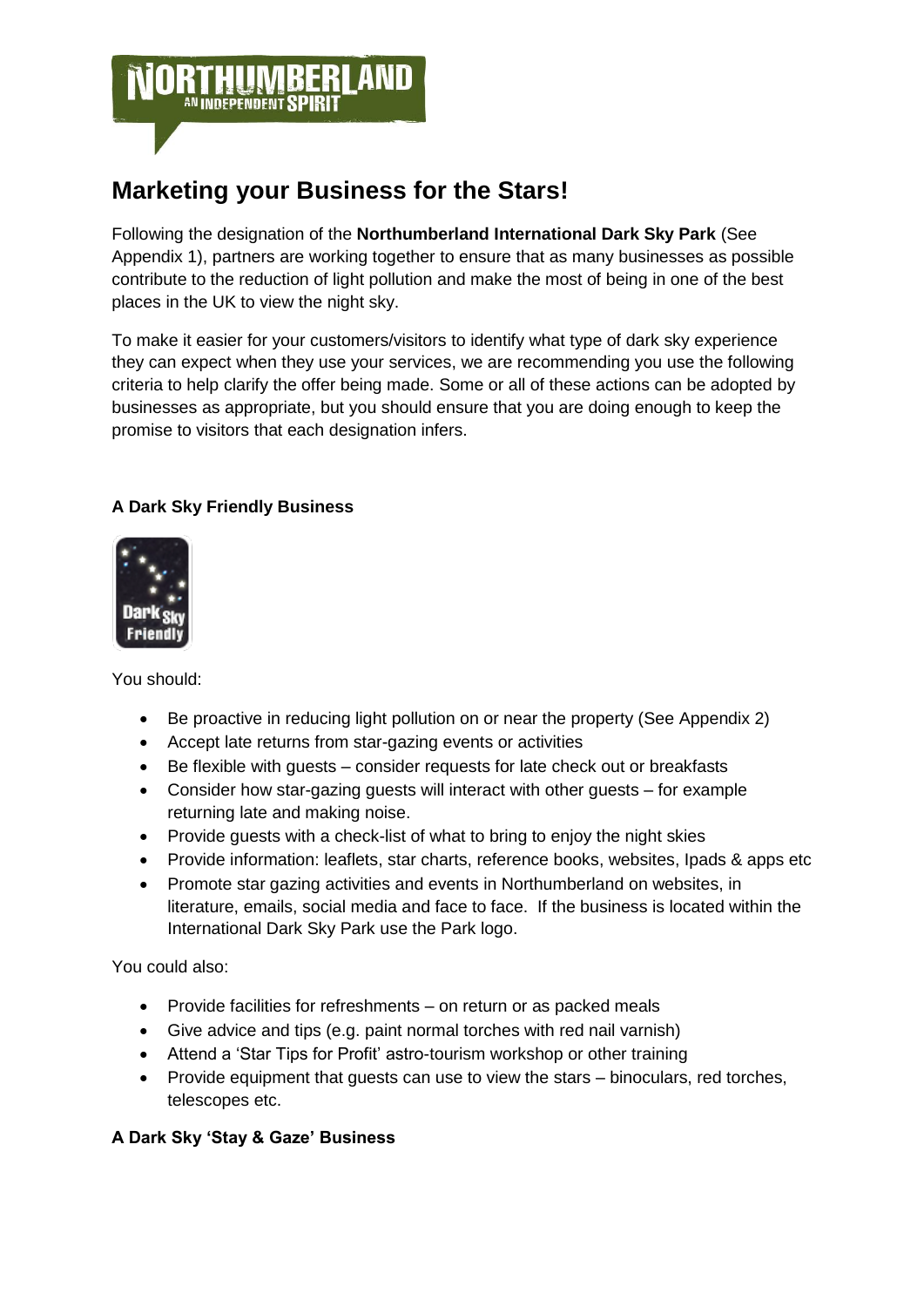



You should consider the actions above, but you should also:

- Provide a designated viewing area on-site with appropriate outside lighting which should be minimal but still ensure the safety of guests.
- Ensure views aren't obscured by indoor or other lighting
- Provide equipment that guests can use to view the stars binoculars, red torches, telescopes etc.

### **A Dark Sky Event Organiser**

 Organise and promote public events that give people the opportunity to view the stars with expert guidance.

**NOTE:** If your business is located within the **Northumberland International Dark Sky Park,**  you can use the official logo below:



In addition to the business criteria above, there are also categories for star gazing venues in Northumberland:

#### **An Observatory**

 A visitor destination/attraction centred around the observation of the the night sky with high-quality telescopes, other scientific equipment and professional expertise on hand, running a comprehensive programme of publicised events: e.g. the Kielder Observatory.

### **A Dark Sky Discovery Site**

Dark Sky Discovery Sites are places that: